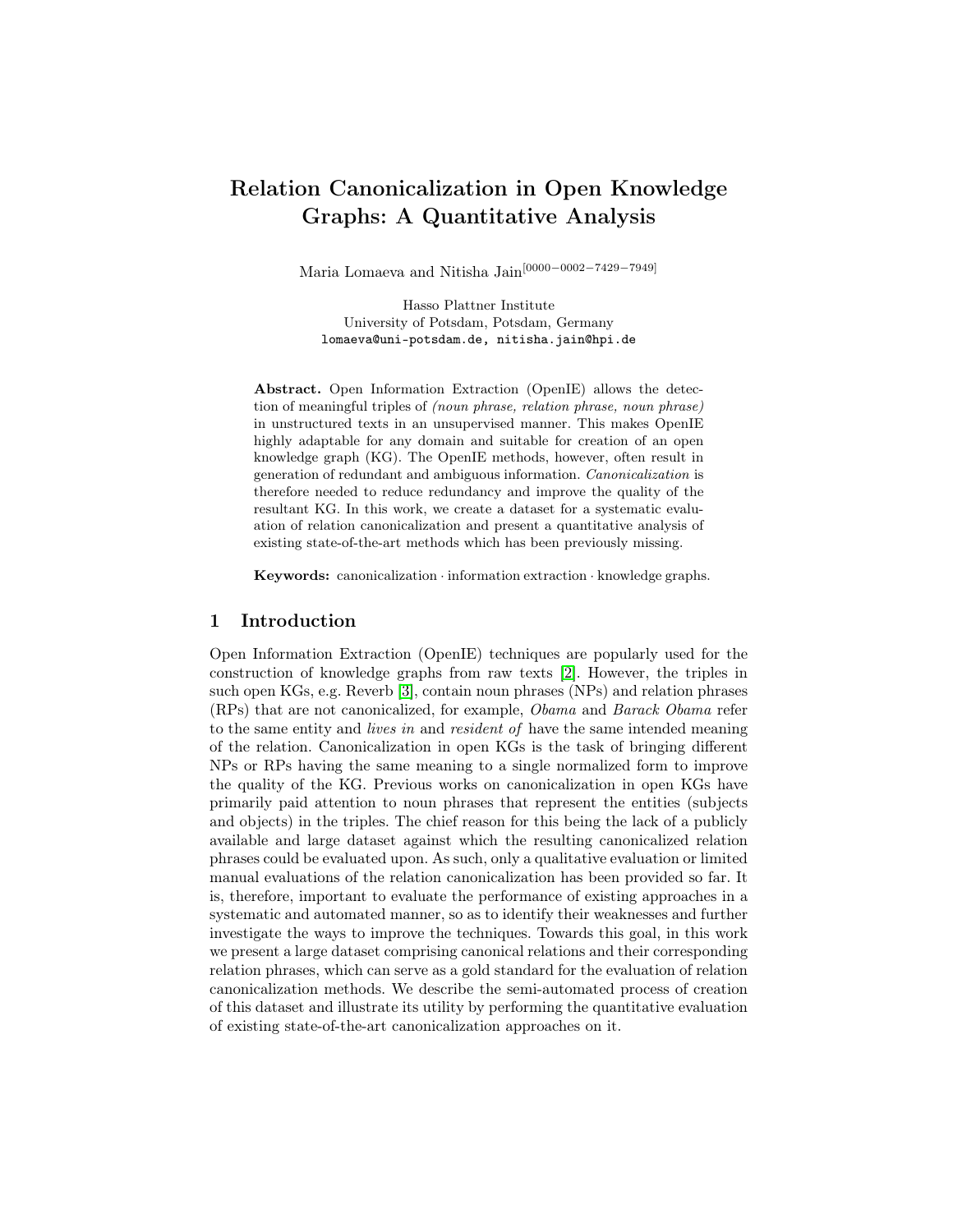2 M. Lomaeva and N. Jain

Related Work. Canonicalization in open KGs was discussed in detail by Galarraga et al. [\[4\]](#page-4-2) where they showed that token overlap is an indication of similarity of NPs and RPs. They used Hierarchical Agglomerative Clustering for obtaining canonicalized clusters. Among recent works, CESI [\[7\]](#page-4-3) used side information (including entity linking, KBP information, morphological normalization etc.) along with word vectors and KG embeddings to perform joint canonicalization of NPs and RPs. Dash et al. [\[1\]](#page-4-4) proposed a state-of-the-art method called CUVA for canonicalization of entities and relations using variational autoencoders. It improves the canonicalization process on several fronts including entity and relation embeddings, encoding of knowledge graph structure and clustering. However, none of these methods have performed a quantitative evaluation of their performance for relation canonicalization, due to the lack of ground truth annotations for the benchmark datasets. Our work aims to fill precisely this gap.

Putri et al. [\[6\]](#page-4-5) is one of the few works which focus on canonicalizing relations instead of entities, by aligning the relation phrases (RPs) from an open KG with the ones from Wikidata [\[8\]](#page-4-6). The authors show that relation alignment might be a better choice than clustering if most of the relations are likely to have equivalence in a pre-defined knowledge base. Nevertheless, the case when most of the relations of the open KG do not have their analogy in, e.g. Wikidata, is not discussed in the paper.

## 2 Method

To generate the dataset for relation canonicalization, our approach was to start from an existing ontological KG and derive high-quality relation phrases for its relations that can serve as golden clusters for the evaluation of the canonicalization methods. For this, we chose the NELL KG [\[5\]](#page-4-7) (iteration 1115) which already has canonical relations. NELL was constructed in an automated way from the ClueWeb09 dataset<sup>[1](#page-1-0)</sup> which also served as the source for other bench-mark datasets often used in previous works [\[7,](#page-4-3)[1\]](#page-4-4) such as *Base*, ReVerb45k and Ambiguous. Figure [1](#page-2-0) illustrates the overall steps of the dataset generation.

Selection of Representative Relations. Overall, NELL contains 832 unique relations and 2,766,048 triples. We found that not all relations were useful for the task of canonicalization. For example, very specific relations having too few representative triples in the KG would be rarely found in texts, e.g. inverse\_of\_agricultural\_product\_coming\_from\_vertebrate. On the other hand, certain relations such as *wikipedia* has url with a large number of triples would also be undesirable. Therefore, relations with fewer than 20 or more than 300 triples were filtered out, leaving 274 relations.

Extraction of Source sentences from NELL. The NELL dataset includes the source sentences that the triples in the KG are derived from. This serves as a useful first step for our process - for each of the relations as selected above, we consider the corresponding KG triples that the relation occurs in,

<span id="page-1-0"></span><sup>1</sup> <http://boston.lti.cs.cmu.edu/Data/clueweb09>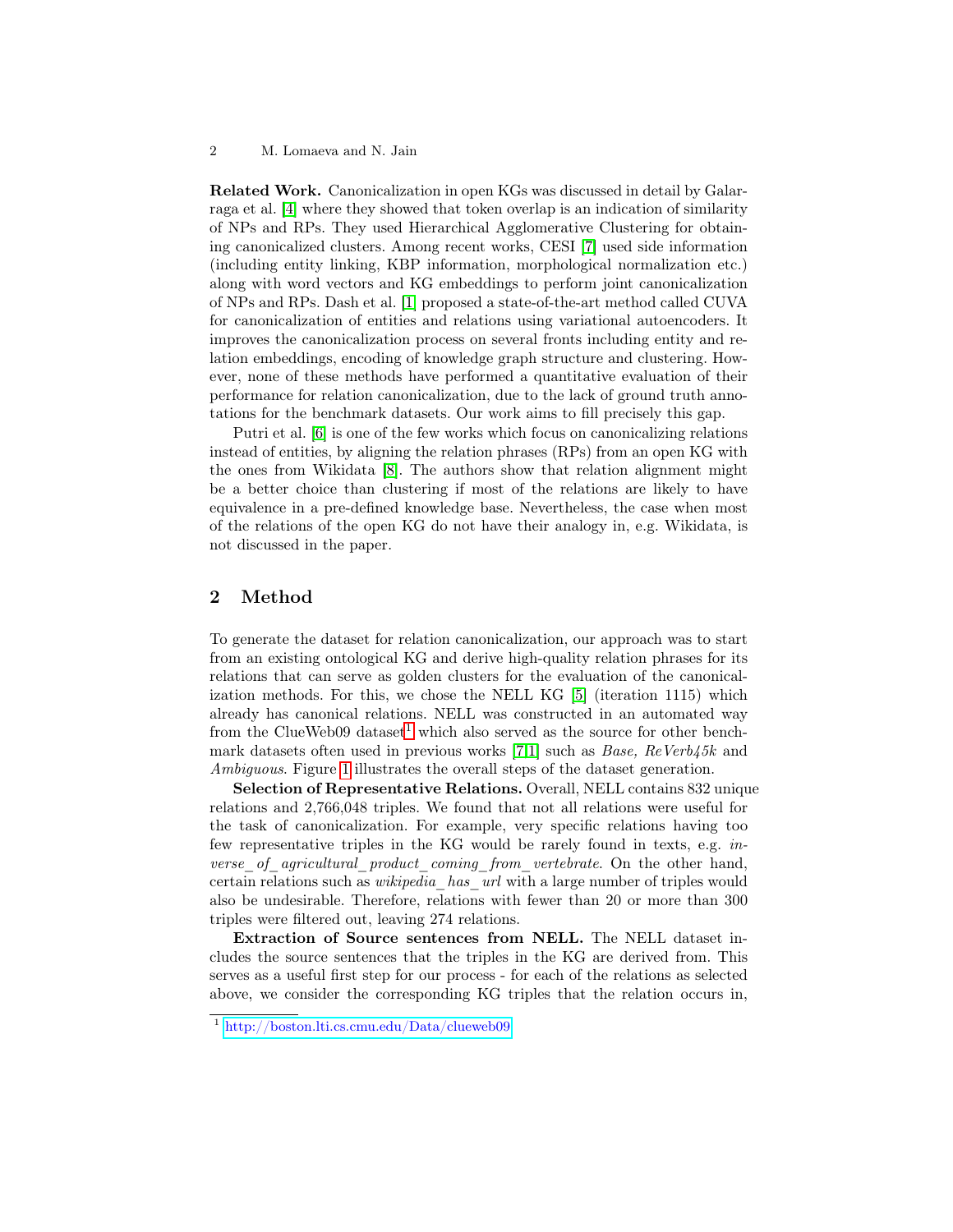

<span id="page-2-0"></span>Fig. 1. Steps for creating an annotated dataset of relation clusters for NELL relations.

and find the source sentences for those triples. Thus, for each relation a set of source sentences is obtained that indicate the relation phrases associated with the canonical relation. Among these, the sentences having no verbs or no explicit entities were filtered out. For uniformity, the maximum number of sentences for each triple was limited to 5, leading to 73,404 sentences overall.

Derivation of Sentence Paraphrases. While the source sentences contained some phrases for the relations, we leveraged a paraphrasing model from HuggingFace [\[9\]](#page-4-8) to obtain further relation phrases per relation<sup>[2](#page-2-1)</sup>. The number of paraphrases for each sentence was limited to 20; thus each triple had a maximum of 120 paraphrased sentences (max 5 sentences per triple).

Extraction of Relation Phrases. In order to extract the different relation phrases in the set of paraphrased sentences, we used the Stanford OpenIE tool[3](#page-2-2) which gave triples of the form *(intuit, was eventually acquired by, mint)*. At this stage, the triples having no subjects or objects were filtered out and we obtained a set of relation phrases for each relation. The triples which mentioned original noun phrases in an inverse form (e.g. *yellow, is the colour of, sun* instead of *sun*, has colour, yellow) were marked as inverse and added to the set of extracted relation phrases.

Manual Inspection. The process of paraphrasing sentences automatically contributed to a wide range of possible interesting relation phrases for each relation, in many cases even better than what could have been obtained manually. However, to ensure the quality of the resulting dataset, we performed a manual cleanup to remove the noisy paraphrases. The noise for the relation varied be-

<span id="page-2-1"></span><sup>2</sup> [https://huggingface.co/tuner007/pegasus\\_paraphrase](https://huggingface.co/tuner007/pegasus_paraphrase)

<span id="page-2-2"></span><sup>3</sup> <https://stanfordnlp.github.io/CoreNLP/openie.html>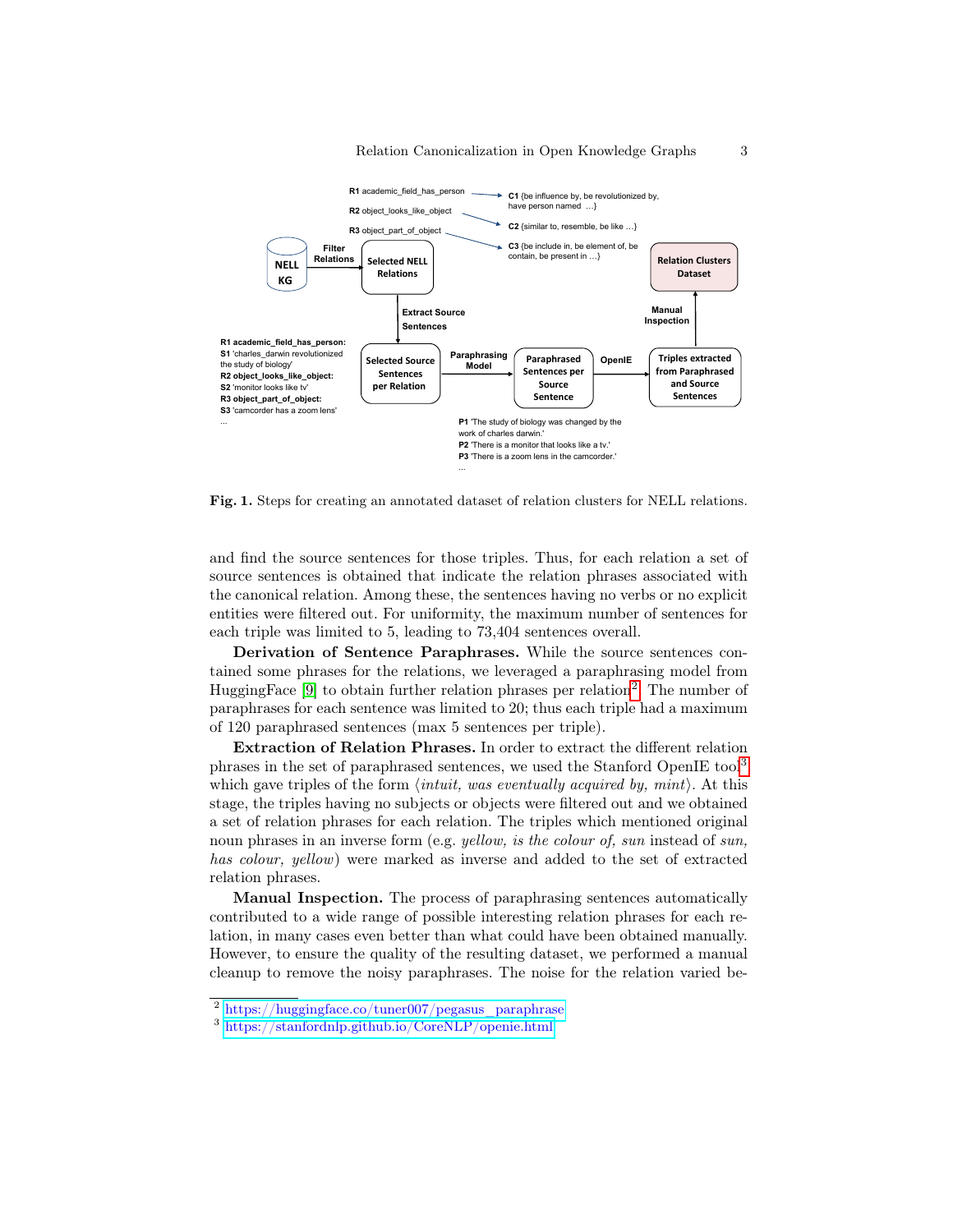#### 4 M. Lomaeva and N. Jain

<span id="page-3-1"></span>

|      | Base                                             |  | Ambiguous   ReVerb45k |                                         |  |  |
|------|--------------------------------------------------|--|-----------------------|-----------------------------------------|--|--|
|      | Macro   Micro   Macro   Micro   Macro   Micro    |  |                       |                                         |  |  |
|      | CESI  0.6301 0.5169 0.6284 0.5149  0.6284 0.5149 |  |                       |                                         |  |  |
| CUVA |                                                  |  |                       | $0.5$ 0.104 0.4043 0.2113 0.6301 0.4717 |  |  |

Table 1. Results for relation canonicalization for CUVA and CESI

tween 10% to 50% and the took from 5 to 20 minutes depending on the relation. At this step, further nearly duplicate relations were discovered with identical RPs, e.g., color of object and color associated with visualizable attribute, such relations were merged.

The final dataset<sup>[4](#page-3-0)</sup> consists of  $162$  canonical relations (and their inverse relations) along with their corresponding RPs, with the mean number of nonnormalised RPs being 29. A few representative examples from the dataset are : organization\_acronym\_has\_name: {stand for, abbreviate for, be short for} inverse: {full name for, be briefly know as}; person\_has\_religion: { worship, follow, believe} *inverse:* {be religion of}.

## 3 Evaluation and Conclusion

Quality of the Dataset. We performed manual evaluation of the generated dataset by randomly selecting 50 relations and asking two annotators to mark the corresponding RPs as correct or incorrect  $(1 \text{ or } 0)$ . This manual check took a couple of person hours and reported a Fleiss' Kappa agreement score of 0.80. A third annotator then independently resolved the conflicts to create the final dataset. The disagreements were mainly attributed to ambiguous or polysemous RPs that would fit well for multiple relations, as each annotator might differently imagine the necessary granularity of the dataset. The average accuracy of the RPs in the dataset after this process was 0.95.

Evaluation of Existing Methods. With our dataset serving as the groundtruth, we evaluated the relation clusters obtained from CESI and CUVA for the Base, Ambiguous and ReVerb45k datasets, with the macro and micro precision metrics [\[4\]](#page-4-2). The results of this evaluation, as presented in Table [1,](#page-3-1) provided some interesting insights. The scores for CESI are generally higher except for  $ReVerb\45k$ . The reason could be that the main model used in CUVA (variational autoencoders) requires more data to learn appropriate word representations. As soon as it is provided a larger corpus, it slightly outperforms CESI. In case of Base, CUVA came up with about 10 relation clusters - one out of which contained over 90% of relation phrases. Such clustering results significantly affected the macro and micro precision for both *Base* and *Ambiguous* datasets.

Conclusion. In this work, we have presented a dataset for relation canonicalization that can be used for a quantitative evaluation of existing as well as

<span id="page-3-0"></span><sup>4</sup> [https://github.com/veerlosar/rp\\_canonicalisation](https://github.com/veerlosar/rp_canonicalisation)